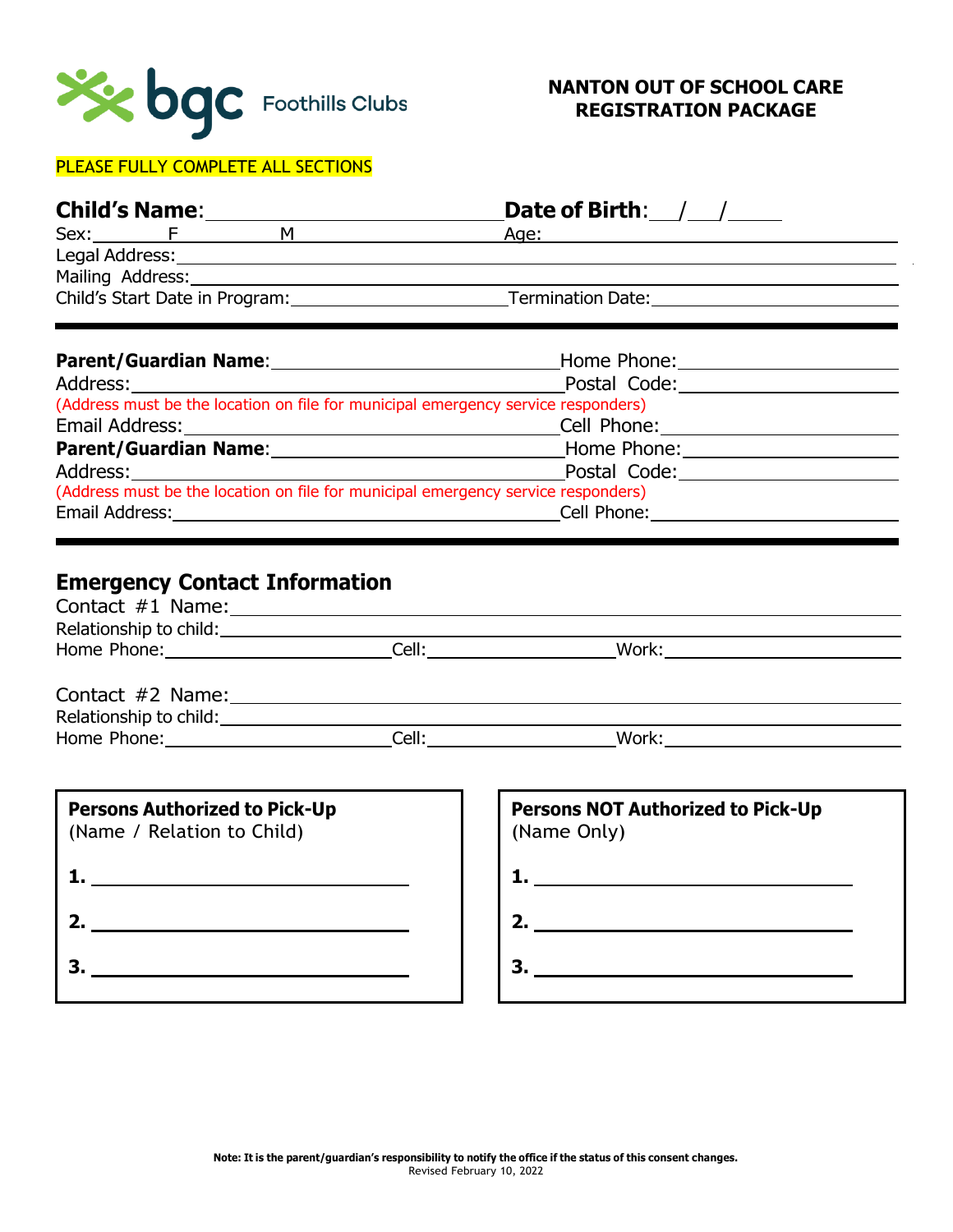

### **MEDICAL INFORMATION**

I acknowledge that all the information I have provided is accurate to the best of my knowledge and agree to update any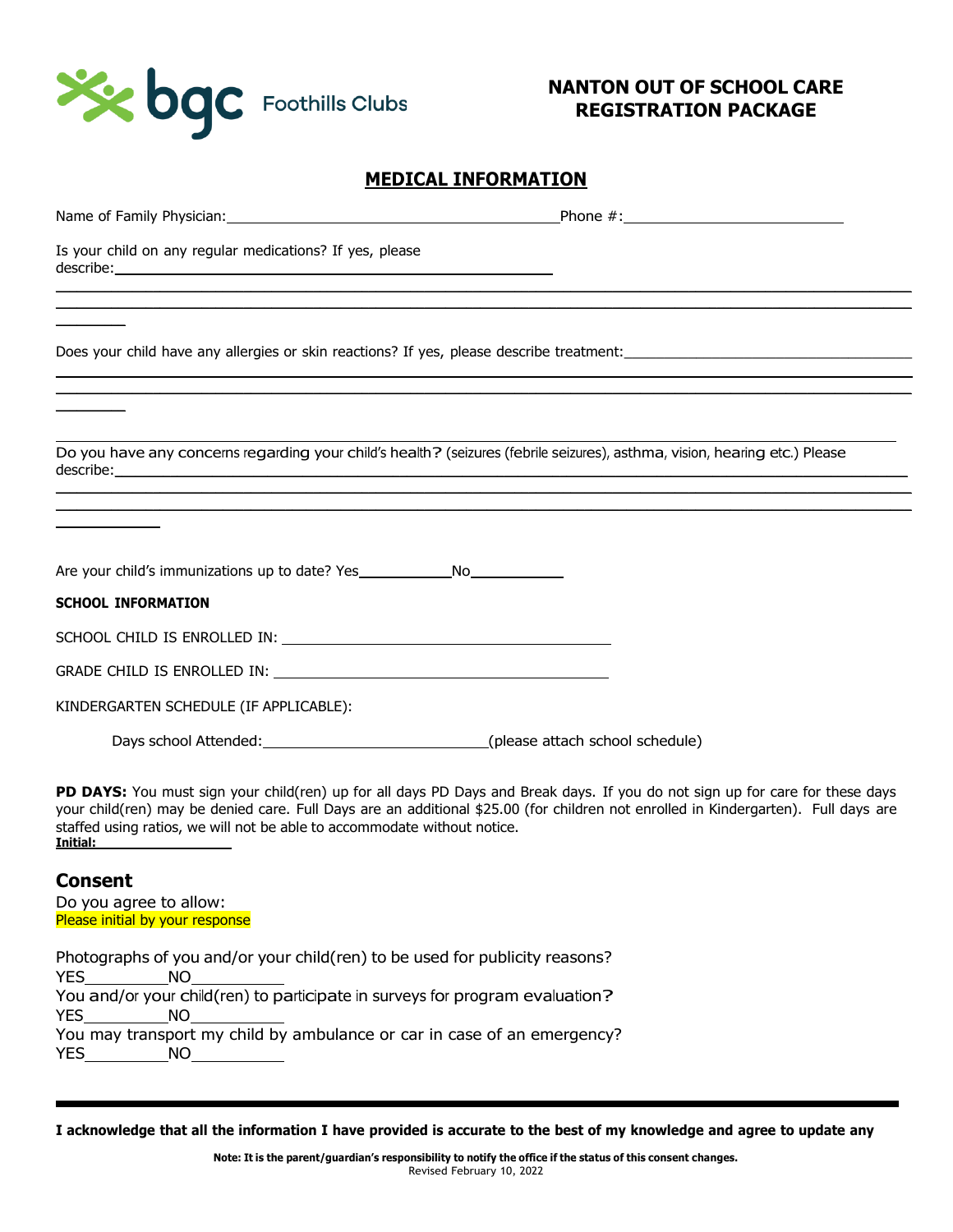

| <b>Parent/Guardian Signature:</b> | Date: |
|-----------------------------------|-------|
| <b>Parent/Guardian Signature:</b> | Date: |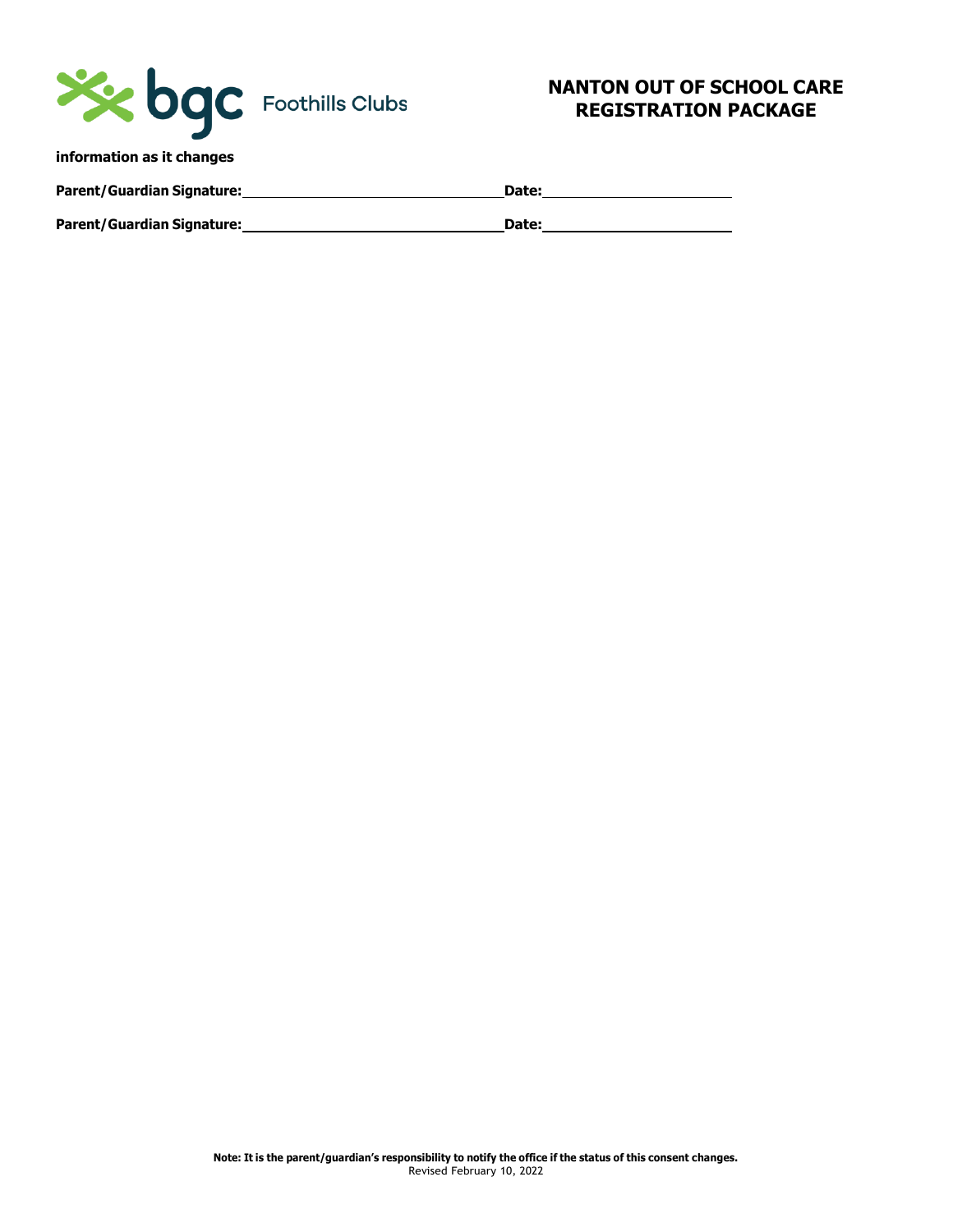

# **CHILD INFORMATION / PERSONAL DATA**

Do you have any concerns regarding your child's development? (Behaviour, Speech, Language, Mobility, etc.)

Has your child had previous Child Care experience? If yes, how did he/she adapt?

What is/are your child's favourite toys/activities?

What are your child's eating habits? (mannerisms)

Does your child have any food sensitivities?

Favourite Foods?

**Strong Dislikes?** 

Does your child dress themselves?  $Yes$   $No$   $No$ 

Is your child toilet trained?  $Yes$  and  $X$ 

If no, how can we support you with toilet training?

Does your child nap? Yes

No l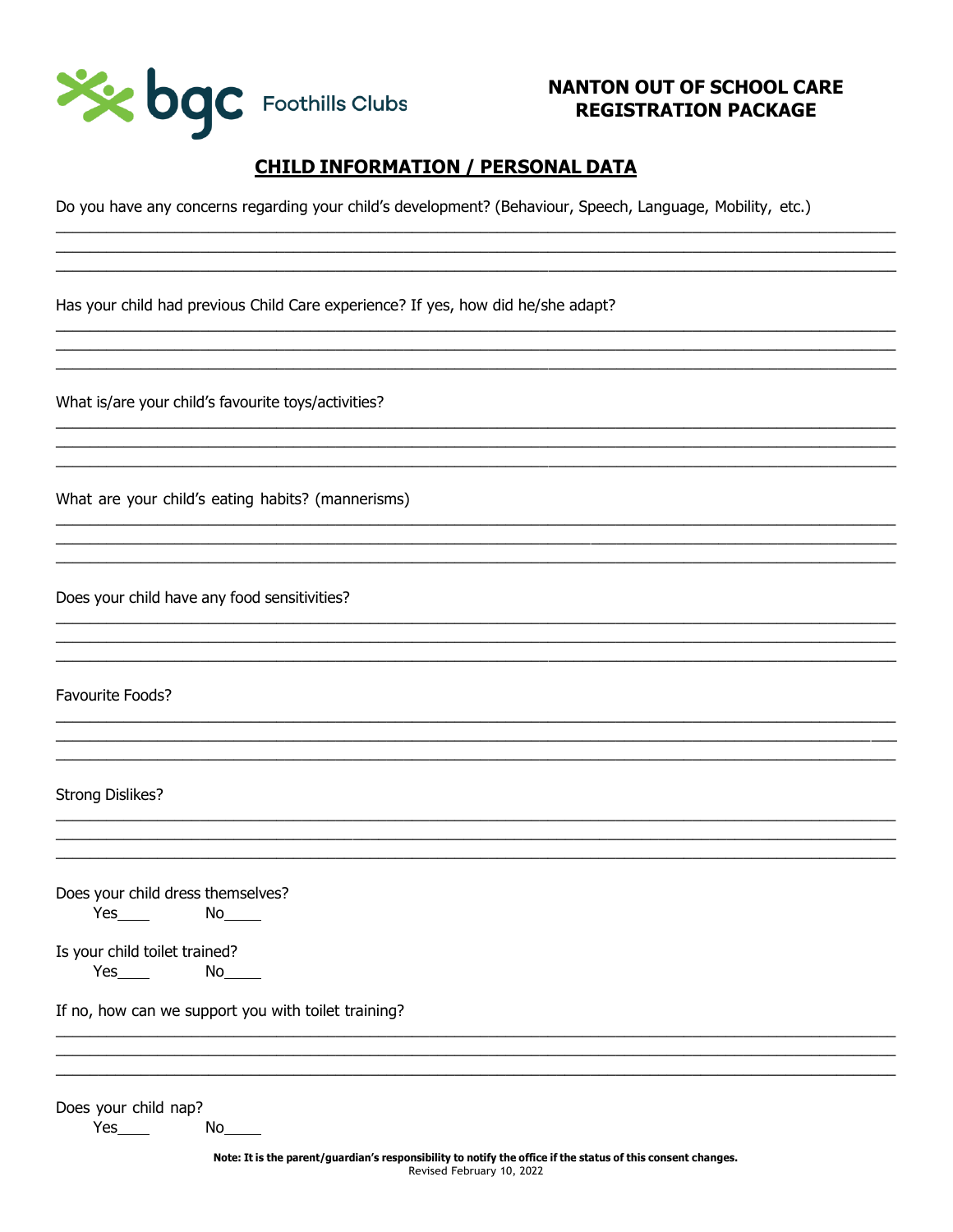

Does your child have any siblings? If yes, please list their ages? What method of discipline is used at home?

How does your child react?

How would you describe your child's personality?

What are your childcare expectations?

Please explain any other information that will help us better understand your child: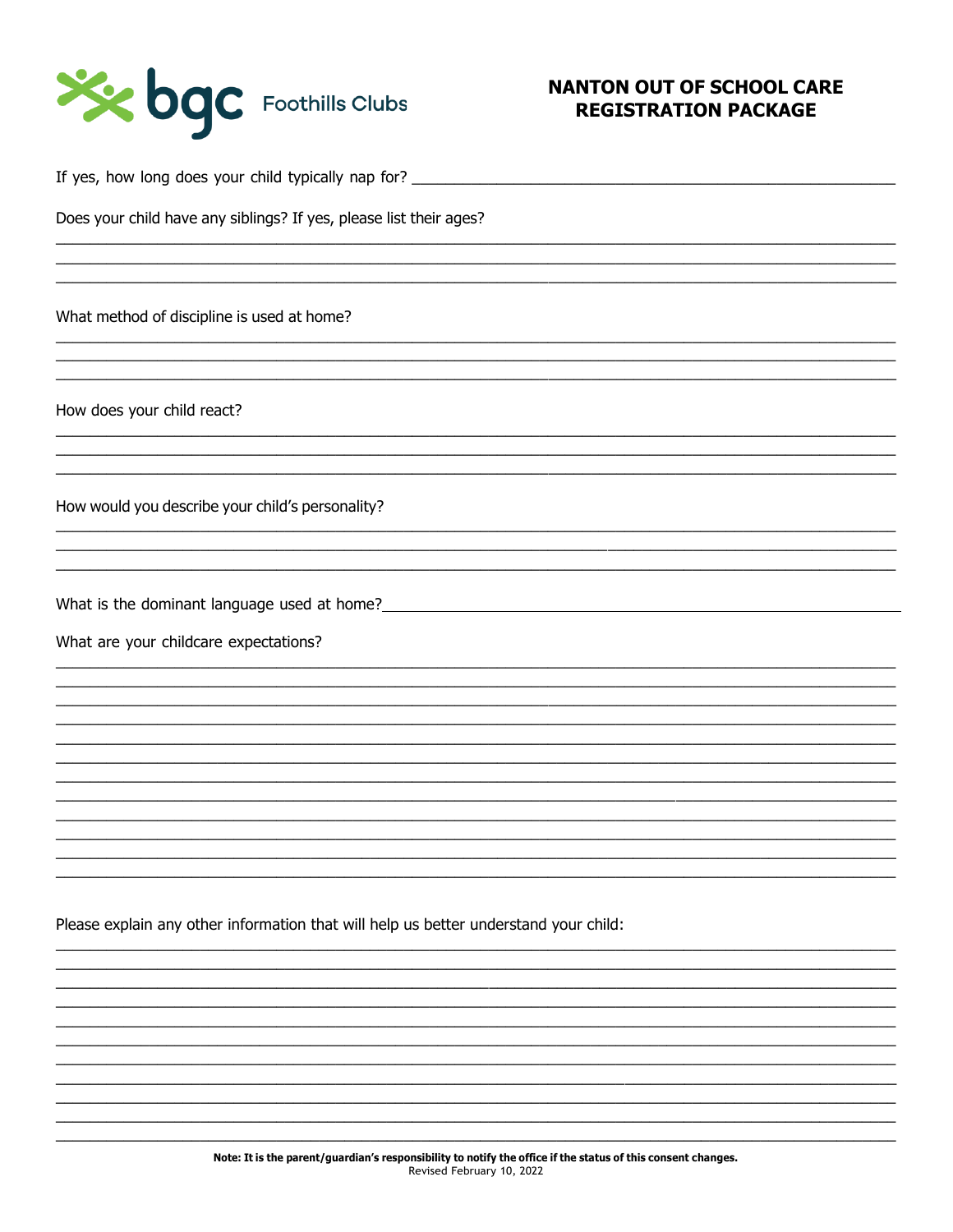

### **PARTICIPANT RISK ACKNOWLEDGEMENT, RELEASE OF PERSONAL AND MEDICAL INFORMATION AND RELEASE, WAIVER OF CLAIM AND ASSUMPTION OF RISK**

Our goal is to provide a safe experience for all participants registered in programs offered by BGC Foothills Clubs. Our programs, however, may include elements of risk and you, and/or, as the parent(s) or legal guardians of participant(s), will be required to complete, date and sign this Participant Risk Acknowledgement, Release of Personal and Medical Information, and, Release and Waiver of Claim and Assumption of Risk**, before or at the time** of enrolment in any BGC Foothills Clubs program. **We believe in the informed consent of the participant(s) and/or legal guardian of the participant(s) to the identifiable and unforeseen risks that may occur during our programs.**

Enrollment in a Club Program is your acknowledgement and acceptance of the risks or dangers that may occur during the program and thereby you, and/or as the parent(s) or legal guardian(s) of participants are deemed to have accepted the risks or dangers of this program.

In consideration of my, and/or my child(ren) or charge's participation in this program, I agree and acknowledge that:

Risks or dangers identifiable and unforeseen in the Club Programs at BGC Foothills Clubs include loss and/or damage of personal property. Injuries may occur when your child participates in activities such as sports programs, dances, bike riding, swimming and hiking. Inclement weather, plant allergies, insect bites and allergies, Animal and Livestock Encounters, food allergies, are other possible risks. There are also risks inherent and unforeseen when traveling to and from a Program outing, which may include mishaps during transportation. Transportation may be by hired coach, staff drivers in the clubs' own bus or volunteer drivers in their own vehicles.

*I have read and clearly understand that there are identifiable and unforeseen risks or dangers to the Club Programs at BGC Foothills Clubs:*

(Participant's signature or parent/legal guardian signature if participant is under 18 yrs.)

- 1. My child(ren) or charge(s) and/or I have met all of the prerequisites required for participation in a Club Program offered by BGC Foothills Clubs.
- 2. I freely and voluntarily release and discharge BGC Foothills Clubs, its employees, agents, instructors, volunteers, counsellors and camp leaders from all claims, demands, actions or causes of action for damages, property loss or personal injury except in the case of negligence as defined by law, on the part of BGC Foothills Clubs, to me and/or my child(ren) or charge(s) howsoever caused which is in any way connected or related to the participation in a Club Program.
- 3. I waive any claim I may have against BGC Foothills Clubs arising from my and/or my child(ren)'s or charge(s)' participation in the program and I will indemnify and save harmless BGC Foothills Clubs, its agents, employees, instructors, volunteers, counsellors and camp leaders for any claim, except negligence as defined by law on the part of BGC Foothills Clubs.
- 4. I agree that by signing this Risk Acknowledgement, Release of Personal and Medical Information, and Release, Waiver of Claim and Assumption of Risk as a parent or guardian of a participant who is under the age of 18 years, I acknowledge that there are risks and hazards inherent in the program to which I am willing to expose my child or charge and I will pay for any costs incurred by BGC Foothills Clubs should a suit be launched on my child's or charge's behalf, except in the case of negligence as defined by law on the part of BGC Foothills Clubs.
- 5. BGC Foothills Clubs, including its agents, employees, volunteers, instructors, camp leaders and counsellors, may collect, use, retain and disclose my child(ren) and/or charge(s)' and my personal information wherein its sole discretion, it deems necessary and reasonable for the purpose of a safe and caring experience for the participant. For example, disclosure of personal information to third parties may occur in the event of accident, sickness, counselling, program assessment, legal proceedings, an investigation, or the preparation of tax receipts. The retention period for this personal information is seven (7) years from the date of its collection. In the event of program evaluation, aggregate data and not personally identifiable information will be collected and disclosed.
- 6. BGC Foothills Clubs may secure such medical advice and services as it, in its sole discretion, may deem necessary for my and/or my child's or charge(s)' health and safety and I shall be financially responsible for such advice and services that exceeds coverage by Alberta Health Care. I realize that a reasonable effort will be made to contact the primary contact person and/or emergency contact person if an emergency arises and if not available then as soon as is reasonably possible.
- 7. I HAVE CAREFULLY READ, UNDERSTAND, AND I AM FREELY SIGNING the **Participant Risk Acknowledgement, Release of Personal and Medical Information and Release, Waiver of Claim and Assumption of Risk**, and voluntarily accept and assume the risks or dangers inherent, identifiable and/or unforeseen in a Club Program offered by BGC Foothills Clubs, including personal injury and property loss, except in the case of negligence as defined by law on the part of BGC Foothills Clubs.

#### **I give my informed consent to the terms and conditions of this document.**

| Signature of Parent/Legal Guardian (if participant is under 18 years): [14] Campion Commonwealth Commonwealth Commonwealth Commonwealth Commonwealth Commonwealth Commonwealth Commonwealth Commonwealth Commonwealth Commonwe |         |                                                                                                                                                                                                                               |
|--------------------------------------------------------------------------------------------------------------------------------------------------------------------------------------------------------------------------------|---------|-------------------------------------------------------------------------------------------------------------------------------------------------------------------------------------------------------------------------------|
| Witness Signature:                                                                                                                                                                                                             |         | Witness Name (print):                                                                                                                                                                                                         |
| Address:                                                                                                                                                                                                                       |         | Phone Number: the contract of the contract of the contract of the contract of the contract of the contract of the contract of the contract of the contract of the contract of the contract of the contract of the contract of |
| Dated at:                                                                                                                                                                                                                      | Alberta |                                                                                                                                                                                                                               |

(month/date/year)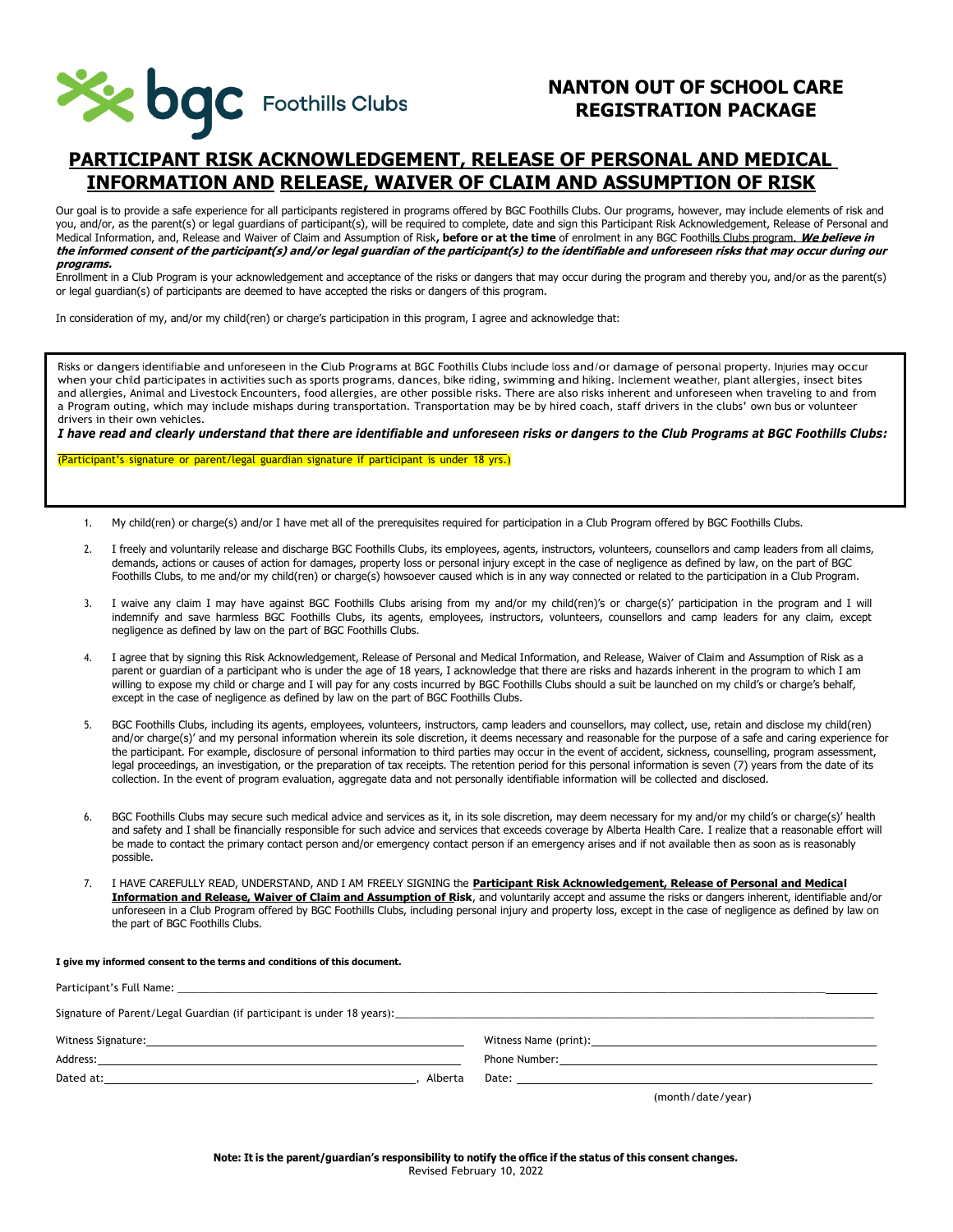

# **WALKING/TRAVEL CONSENT FORM**

In consideration of my child(ren) or charge's participation in this program, I agree and acknowledge that:

1. My child(ren) will be transported via Bus/Foot from the BGC Foothills Clubs located at Unit #5 2123 19th Street, Nanton, Alberta to their respective school they are enrolled in, alternatively from their respective school to the BGC Foothills Clubs at Unit #5 2123 19<sup>th</sup> Street, Nanton, Alberta

2. My child(ren) may be walked to any of the following locations within the area in yellow on the attached map that follows; as well as the following routes:

- Route #1- A.B. Daley School 2409 24<sup>th</sup> Ave: route marked in Pink
- Route #2- From AB Daley School to Downtown Park: marked in
- Route  $#3$  Purple Boomers Hill 2810 21<sup>st</sup> Ave: route marked in Green
- Route #4- Around the Nanton Ball Diamonds: Route marked in Orange
- Route #5- Around the pond in Westview: route marked with Blue



3. Children may be walked Monday through Friday during the times of 10:00 am - 4:30 pm. Staff will always follow regulated child/staff ratios including mixed child/staff ratios while on walks.

4. I freely and voluntarily release and discharge BGC Foothills Clubs, its employees, agents, instructors and volunteers from all claims, demands, actions or causes of action for damages, property loss or personal injury except in the case of negligence as defined by law, on the part of the BGC Foothills Clubs, to me and/or my child(ren) or charge(s) howsoever caused which is in any way connected or related to the participation in a Club Program. I hereby give my informed consent to the terms and conditions of this document. I hereby give my informed consent to the terms and conditions of this document.

### **I hereby give my informed consent to the terms and conditions of this document.**

Participants Full Name: **Example 2018** 

Signature of Parent/Legal Guardian:

Parent/Guardian Full Name:

Date: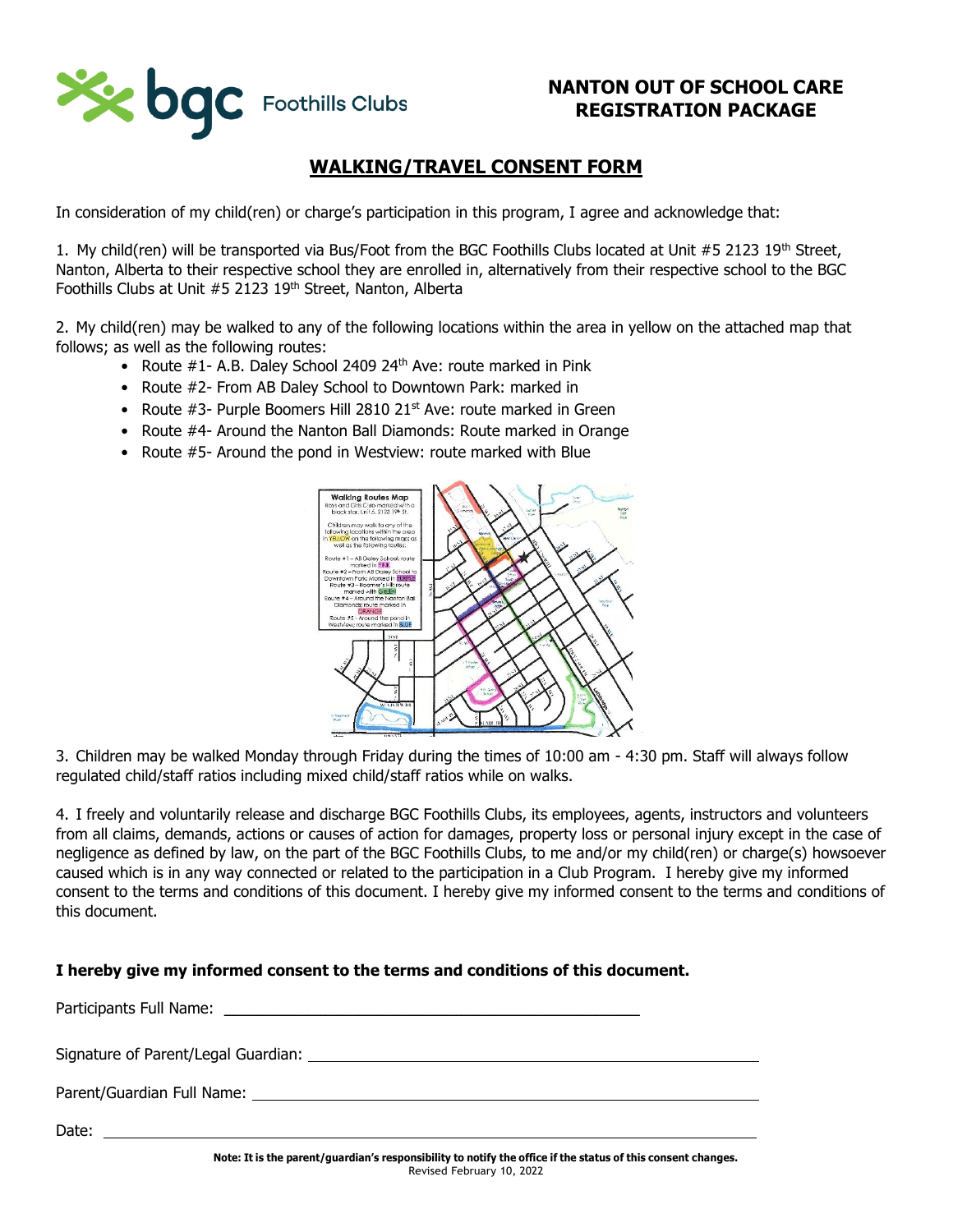

# **MEDIA CONSENT FORM - CHILD/YOUTH**

**Name of Child/Youth:**

### **Club name where Child/Youth is a Member:**

Dear Parent or Guardian,

Your child may participate in an event or activity at BGC Foothills Clubs where photos/videos or audio recordings of club members may be taken for the purpose of representing BGC Foothills Clubs on promotional materials. Please read this media consent form carefully and indicate below your permission for your child's image to be used in this manner. Parents with children or under the age of 18 must sign this consent form in order to protect your child's safety and privacy.

**Section 1**

**I give consent to have photos/video/film/audio of my child recorded and used in the promotional materials of BGC Foothills Clubs. My child's image may be published or used in newspapers, promotional videos, television commercials, program brochures, posters, our website, our Facebook site, etc. or otherwise displayed to the public or used for other educational/fundraising purposes, either in whole or in part by BGC Foothills Clubs, its members, and/or external partners.**

| $\sqsubset$ I Accept                       | $\sqsubset$ I Decline |  |
|--------------------------------------------|-----------------------|--|
| Parent Signature                           | Date                  |  |
| Youth Aged 18+ Signature                   | Date                  |  |
| <b>Section 2 - Confidentiality Concern</b> |                       |  |

**If you have a concern and do not want your child's image used, please check here:** 

Child's Name Date Date Date Date